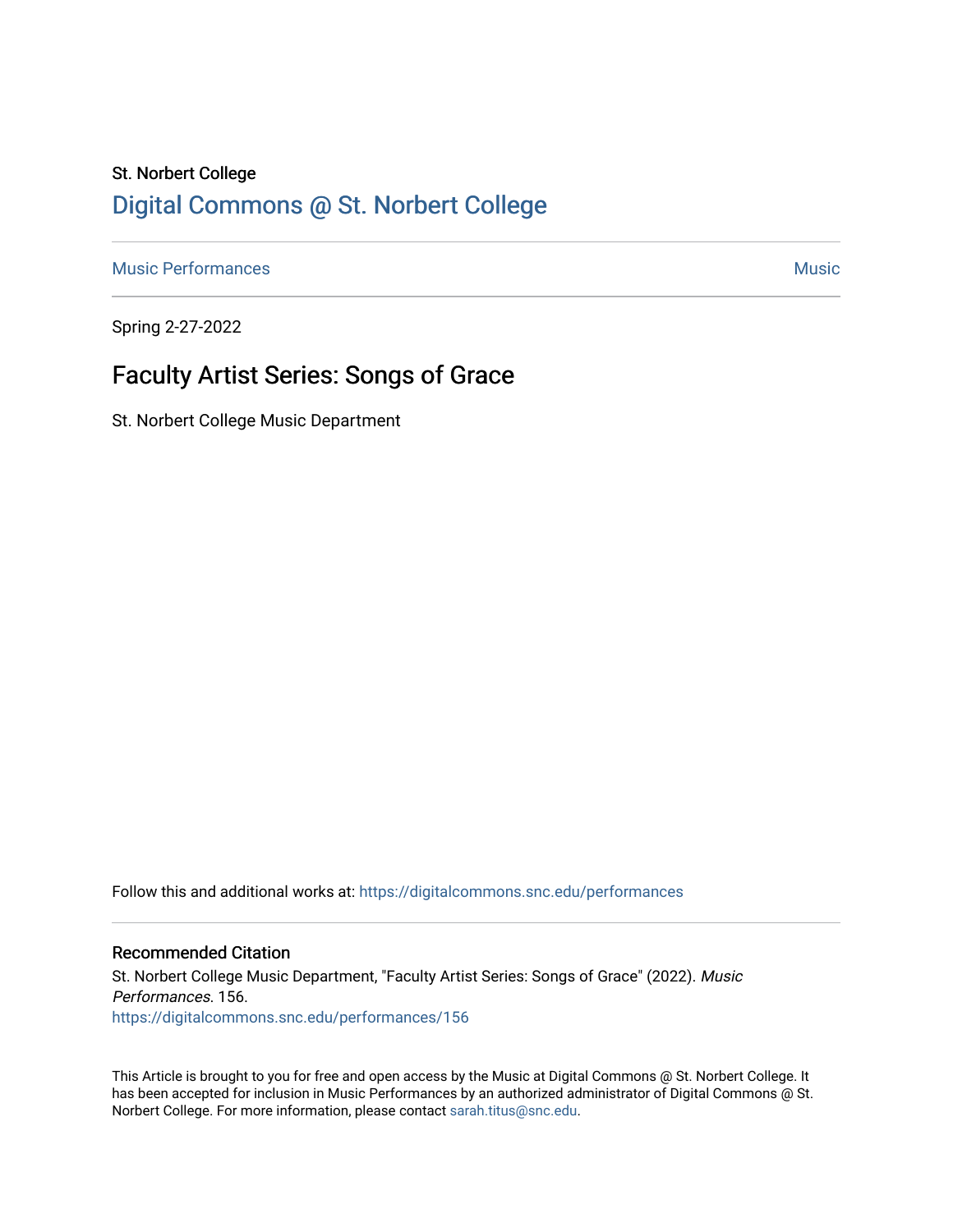# **Faculty Recital** *Songs of Grace*

Dr. Yi-Lan Niu, Soprano Mrs. Elaine Moss, Piano Dr. Wendy Scattergood, Cello

Sunday, 2/27, 2:00pm 2022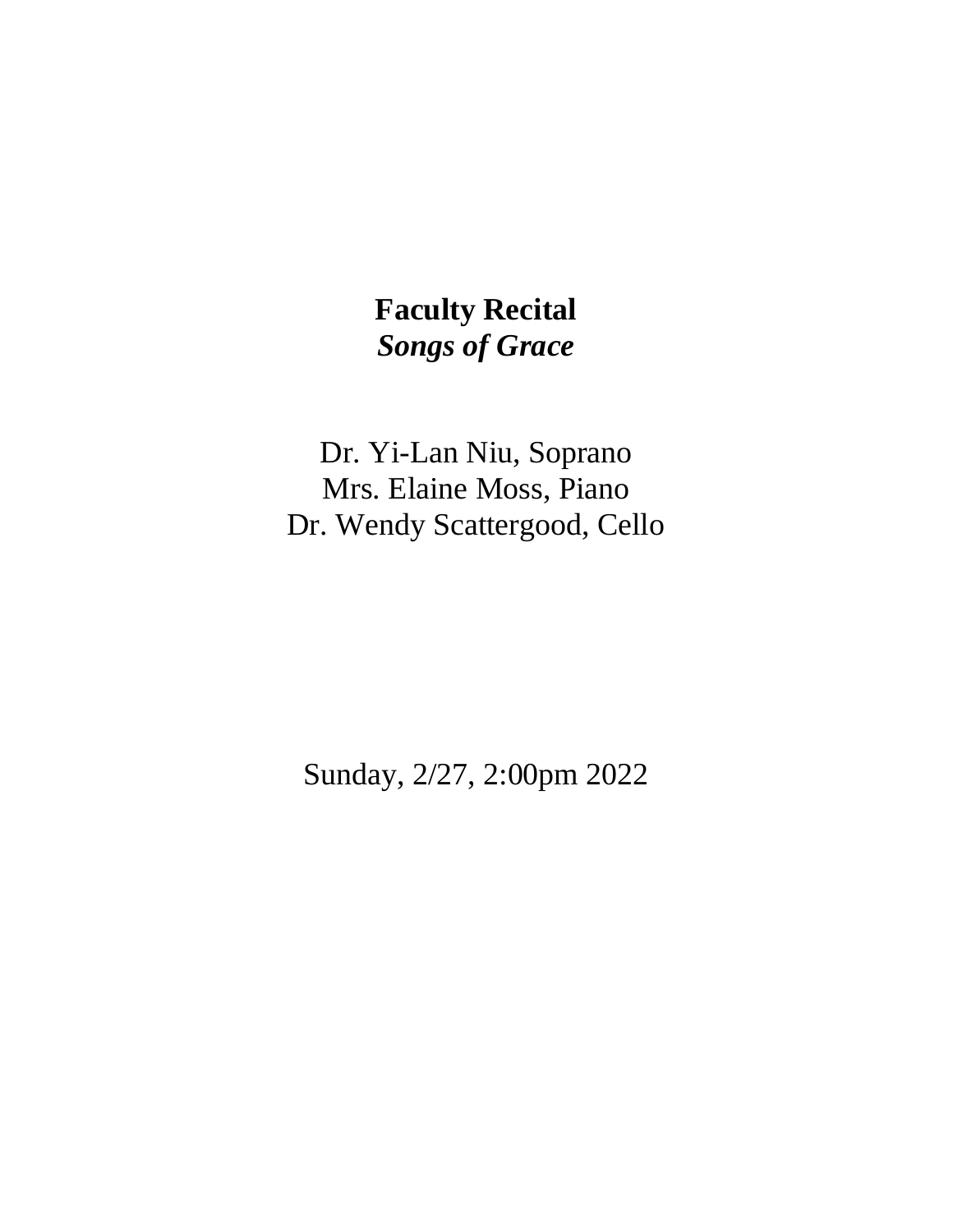## **Program**

Akhmatova Songs John Tavener (1944-2013) 1. Данте (Dante) 2. Пушкин и Лермонтов (Pushkin and Lermontov) 3. Борис Пастернак (Boris Pasternak) 4. Двустишие (Couplet) 5. Муза (The Muse) 6. Смерть (Death) Soprano + Cello Four Songs André Previn (1929-2019)

- 1. Mercy
- 2. Stones
- 3. Shelter
- 4. The Lacemaker

Soprano + Piano + Cello

### **Intermission**

"Oh, Yemanja" from the Opera *Scourge of Hyacinths, Scene 3* Tania León (1943-) Soprano + Piano + Cello

Élégie (Melodie) from the play *Les Érinnyes* op.10, No.5 Jules Massenet (1842-1912)

Soprano + Piano + Cello

Dream with Me from the musical drama, *Peter Pan* Leonard Bernstein (1918-1990)

Soprano + Piano + Cello

**\*Special Thanks to Amina Djavadova for Russian Pronunciation**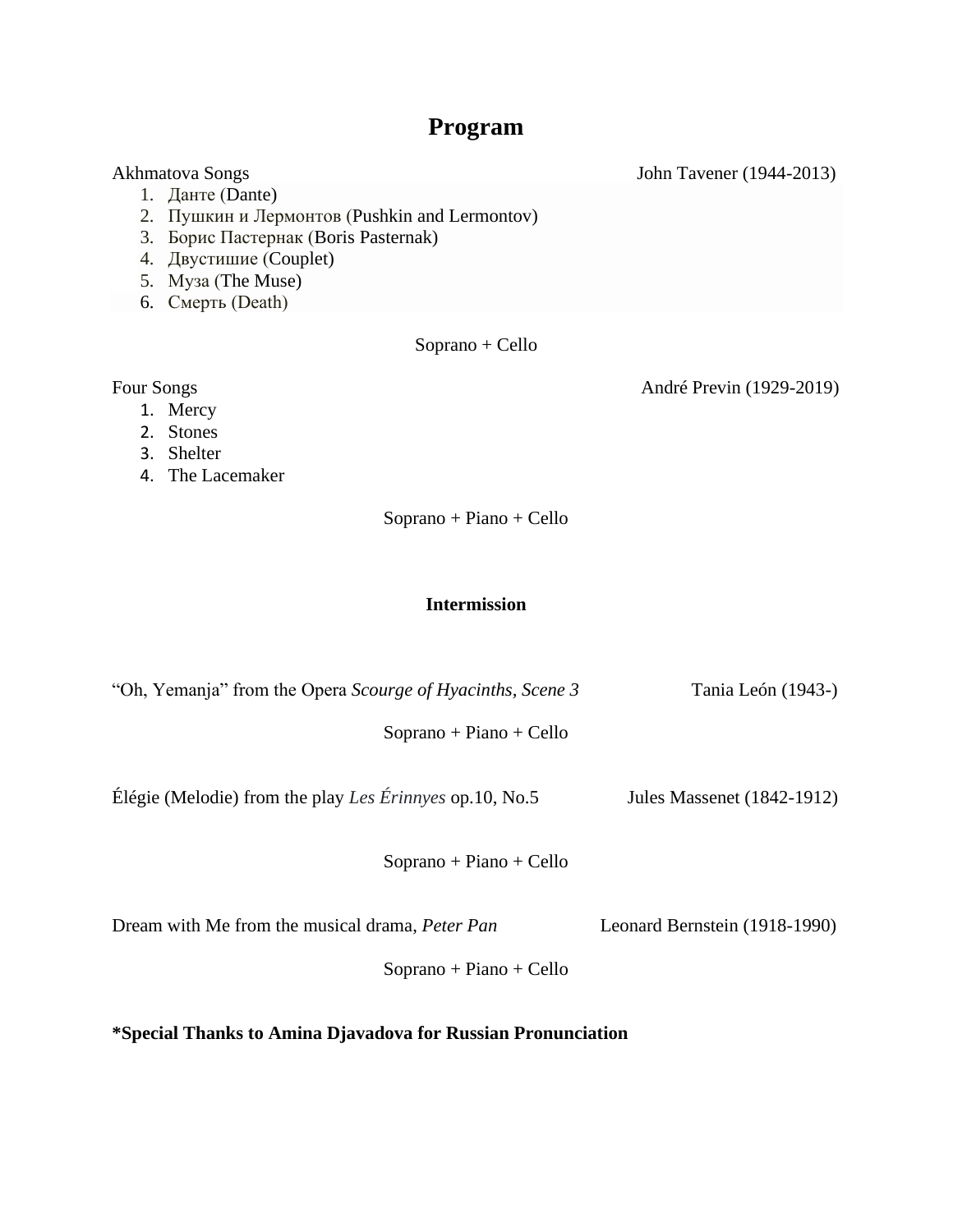#### **Program Notes**

#### **Akhmatova Songs**

This collection is composed by John Tavener and was commissioned by the Cricklade Music Festival. It was first performed in 1993 at St. Sampson's Church of Cricklade, Wiltshire, England. Tavener set these 6 pieces based on poems that Russian poet Anna Akhmatova (1889- 1966) wrote during different periods of her life. The first three pieces show Akhmatova's great respect for other poets including Dante, Pushkin and Lermontov. The fourth piece, *Couplet,* represents her mistrust of her own work. *The Muse* depicts her longing for writing and looking forward to being inspired. In the last piece, Akhmatova expects her own death and the desire for an afterlife. Tavener is an English contemporary composer famous for his religious choral works. He wrote these pieces for the soprano Patricia Rozario who is an Indian-British soprano. Her unique background inspired Tavener to incorporate a melodic mode of Indian raga in both the first and last pieces to create a platonic and divine aspect to the music.

I. Данте (1936) Он и после смерти не вернулся В старую Флоренцию свою. Этот, уходя, не оглянулся, Этому я эту песнь пою. Он из ада ей послал проклятье И в раю не мог её забыть, -

II. Пушкин и Лермонтов (1927) Здесь Пушкина изгнанье началось И Лермонтова кончилось изгнанье. Здесь горных трав легко благоуханье, И только раз мне видеть удалось У озера, в густой тени чинары, В тот предвечерний и жестокий час — Сияние неудаленных глаз Бессмертного любовника Тамары.

III. Борис Пастернак (1936) Он награждён каким-то вечным детством, Той щедростью и зоркостью светил, И вся земля была его наследством, А он её со всеми разделил.

IV. Двустишие(1931) От других мне хвала - что зола. От тебя и хула - похвала.

I. Dante And even after death he did not return To Florence, his of old. In going, he gave no backward glance, To him I sing this song... From hell he sent his curses upon her, And in heaven he could not forget her...

II. Pushkin and Lermontov Here began Pushkin's exile and Lermontov's exile ended. Here gentle scent of mountain grasses, And only once I managed to see Beside the lake, in plane tree's thickest shade In that cruel hour before the evening – The blaze of his eyes unquenched, The deathless lover of Tamara.

III. Boris Pasternak Endowed with some eternal childhood, He shone open-handed, clean of sight, The whole earth was his heritage, And this with all he shared.

IV. Couplet For me praise from others- as ashes, But from you even blame - is praise.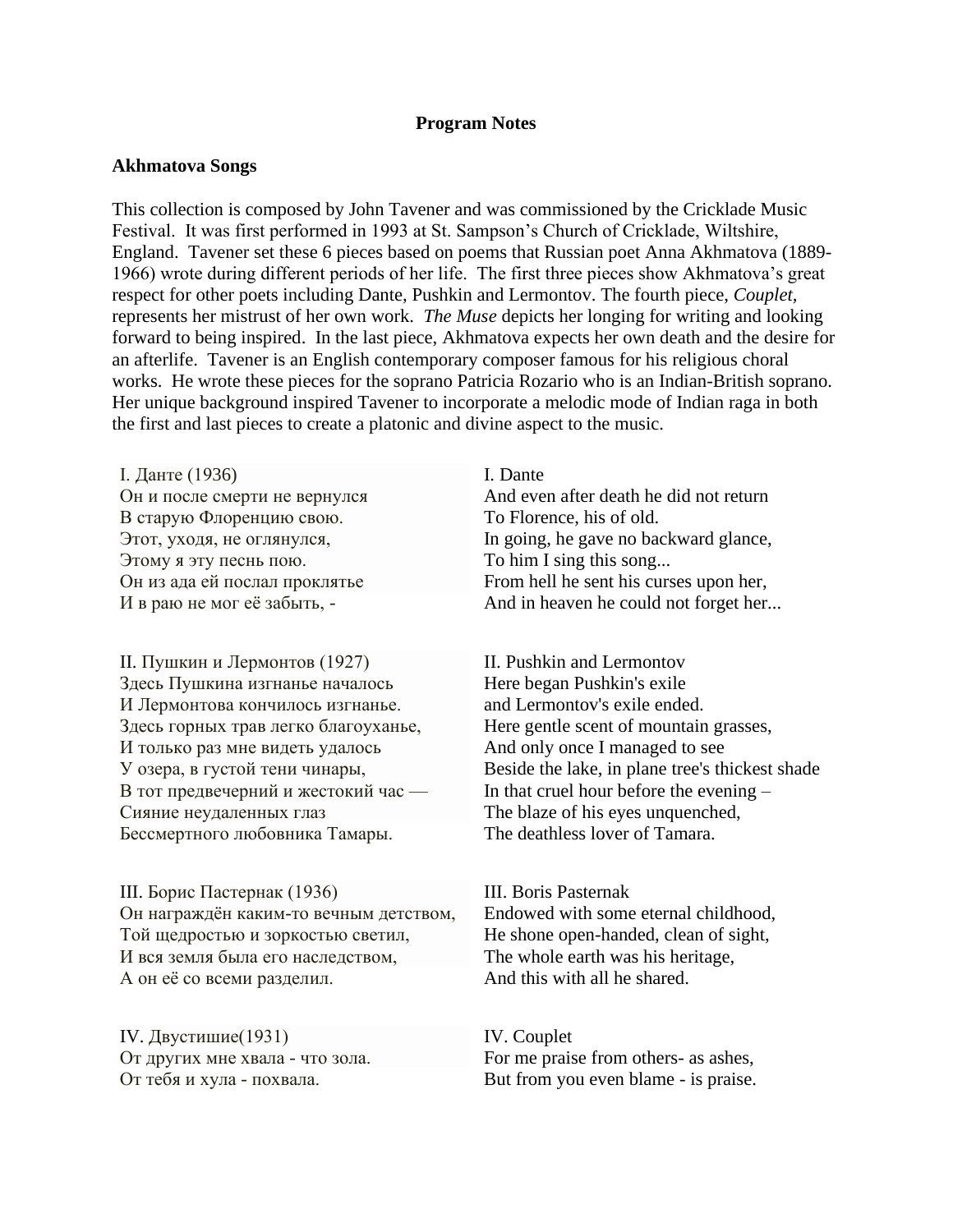| V. Mysa (1924)                        | V. The Muse (1924)                         |
|---------------------------------------|--------------------------------------------|
| Когда я ночью жду её прихода,         | At night, as I await her coming,           |
| Жизнь, кажется, висит на волоске.     | Life seems to hang upon a thread,          |
| Что почести, что юность, что свобода  | And what are honour, youth, or freedom     |
| Пред милой гостьей с дудочкой в руке. | Before the kindly guest with pipe in hand? |
| И вот вошла. Откинув покрывало,       | Here-she has come. Flung off her veil,     |
| Внимательно взглянула на меня.        | And searchingly has looked on me.          |
| Ей говорю: "Ты ль Данту диктовала     | I say to her: "Did you dictate to Dante    |
| Страницы Ада?" Отвечает: " Я!".       | The script of Hell?" She answers: "I".     |
| VI. Смерть (1942)                     | VI. Death (1942)                           |
| $1_{-}$                               | 1.                                         |
| Я была на краю чего-то,               | I was on the border of something           |
| Чему верного нет названья             | Which has no certain name                  |
| Зазывающая дремота,                   | A drowsy summons,                          |
| От себя самой ускользание             | A slipping away from myself                |

2.

2.

А я уже стою на подступах к чему-то, Что достается всем, но разною ценой... На этом корабле есть для меня каюта И ветер в парусах - и страшная минута Прощания с моей родной страной.

Already I stand at the threshold to something, The lot of all, but at a varying price… On this ship, there is a cabin for me. And wind in the sails- and the dread moment Of the parting with my native land.

*Translated by Mother Thekla Orthodox Monastery of the Assumption Normanby, Whitby, North Yorkshire*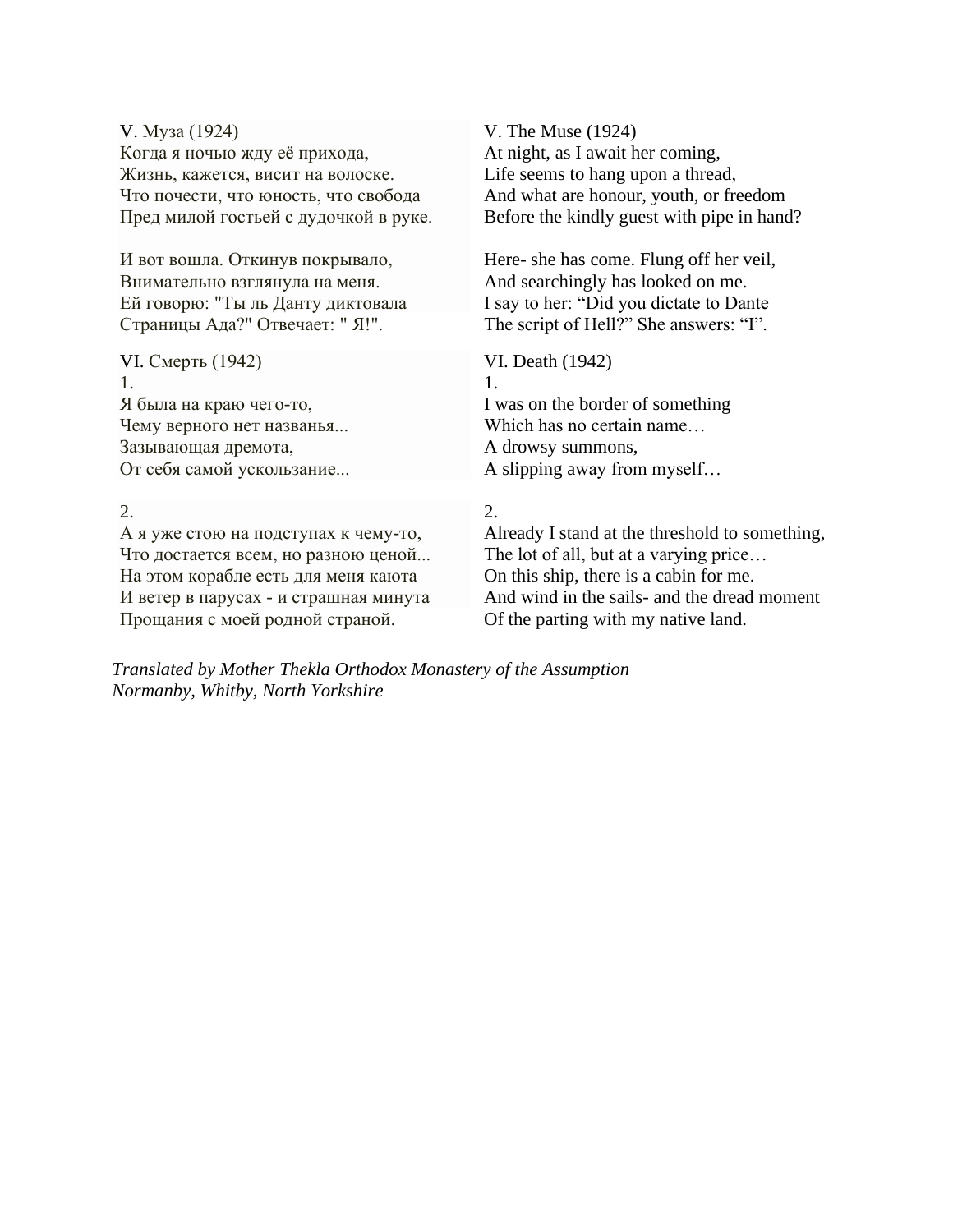#### **Four Songs**

The German-American composer André Previn had over a seventy-year career in the music industry. He was known as a pianist, a conductor and a composer. The collection of *Four Songs* was premiered at Lincoln Center in 1994. The performers included the famous soprano Sylvia McNair, pianist Martin Katz and cellist Carter Brey. The song texts were selected from the poetry of the prominent African-American novelist Toni Morrison. Morrison's works are closely related to the evolution of African-American culture. Although her works often depict difficult circumstances of her time and the dark side of humanity, the messages are filled with integrity, redemption and strength.

I. Mercy I could watch heads turn from the traveler's look the camera's probe bear the purity of their shame hear mute desolation in syllables ancient as death. I could do these things if if only if only I knew that when milk spills and hearts stop under heel some small thing gone chill in right to warm toward a touch because mercy lies in wait like a shore. **Mercy** mercy mercy like a shore.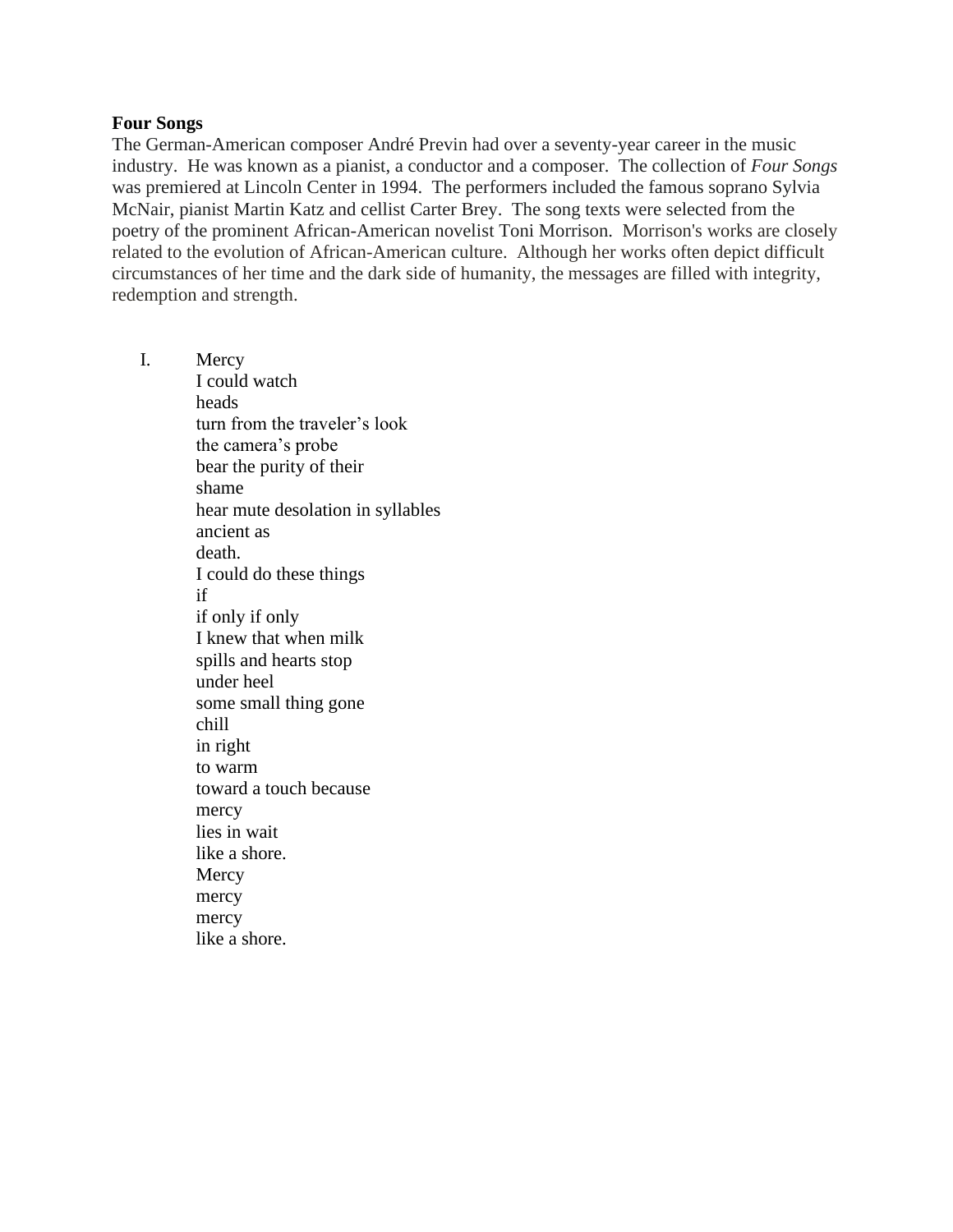II. Stones

 I don`t need no men Telling me I ain`t one. My trigger finger strong As his on a shot gun. Butter cake and roses smooth stones in my bed. Handsome quilts cover stones in my bed. I don`t need no man telling me I ain`t one. My backbone ain`t like this but least I got one High-heeled slippers break stones in my bed. Games played at night trick stones in my bed. Stones in my bed. Stones. I don`t need no man telling me.

III. Shelter

 In this soft place Under your wings I will find shelter From ordinary things.

Here are the mountains I want to scale Amazon rivers I'm dying to sail.

Here the eyes of the forest I can hold in a stare And smile the movement Of Medusa's green hair.

In this soft place Under your wings I will find shelter From ordinary things.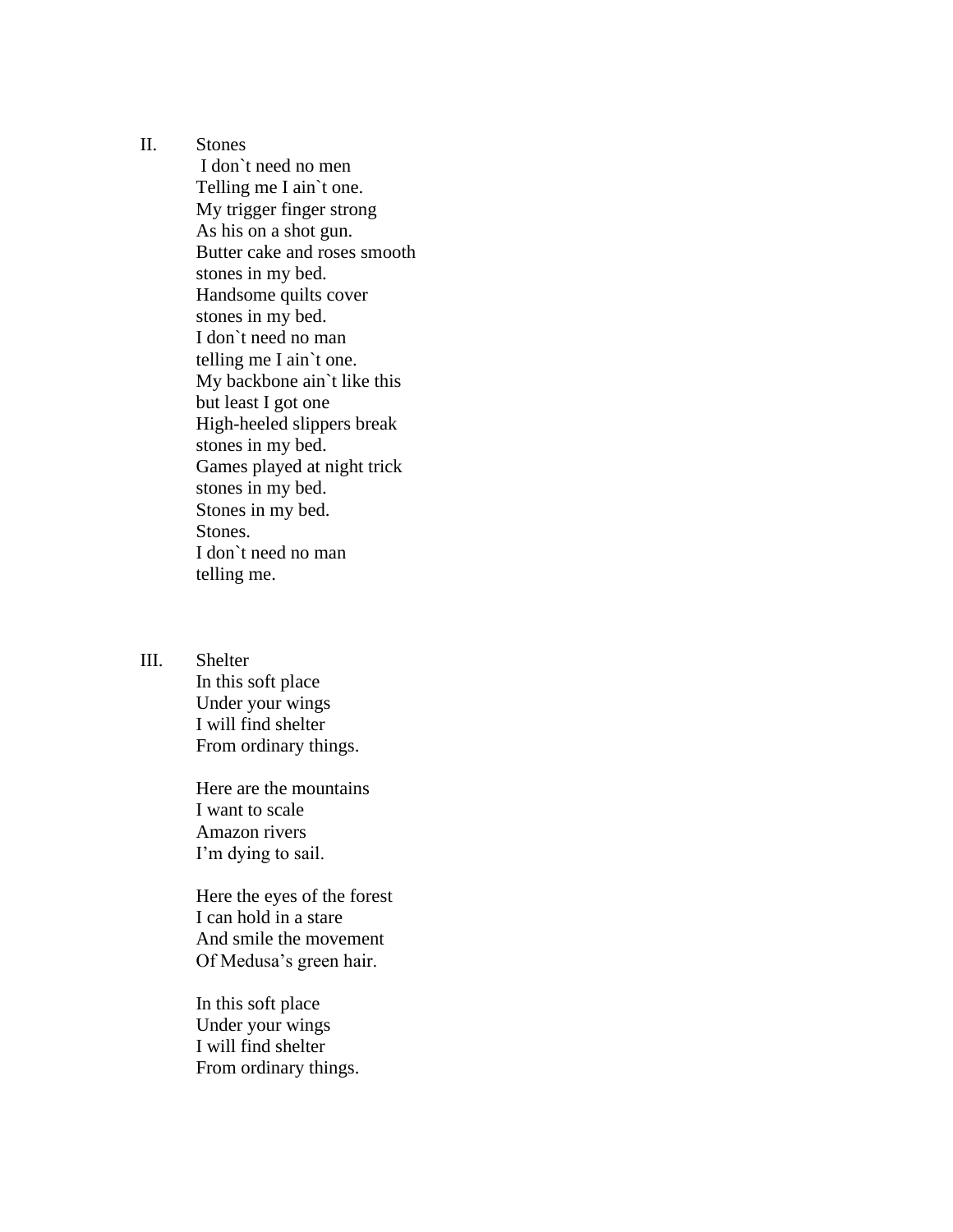#### IV. The Lacemaker

I am as you see what most become me: miles skipped cancelled trips masters yet unmet. Lace alone us loyal, sacred, royal, in control of crimes stopped by patterns of blood bred to best behavior. As you see I am what has become of me.

#### **"Oh, Yemanja"**

This piece is selected from the opera *Scourge of Hyacinths,* scene 3, where Miquel's mother, Tiatin, prays to Yemanja, the water goddess. She believes the rampant growth of the water hyacinths is a punishment sent by Yemanja. As she sings about the hyacinths blocking the waterway, she implies that the political system of the nation is attempting to stop Miguel from fleeing the country. *Scourge of Hyacinths* is the Cuban composer Tania León's first opera. It premiered at Munich Biennale for New Music Theater where it won the BMW Prize for Best Composition in 1994.

Oh, Yemanja, Sister of the clear… Sister of the once clear waters, Mover of the undertows... Your waters are muddied. Your once clear path, Undertows that suck my household down to seabed. I shall not abandon faith… I… Await a sign. Protectress the innocent, Let my son be an eel without scales. That yet survives both heat and cold, Flood and drought. Let him breast these rapids. Let him reach the calm sanctuary Of your clear spring waters. Oh, Yemanja, Keep faith with your faithful servitor. Don`t abandon my frail crafts In mid-stream, No, not among the fulsome hyacinths. Oh, Yemanja, Protectress, seer of all, Sister…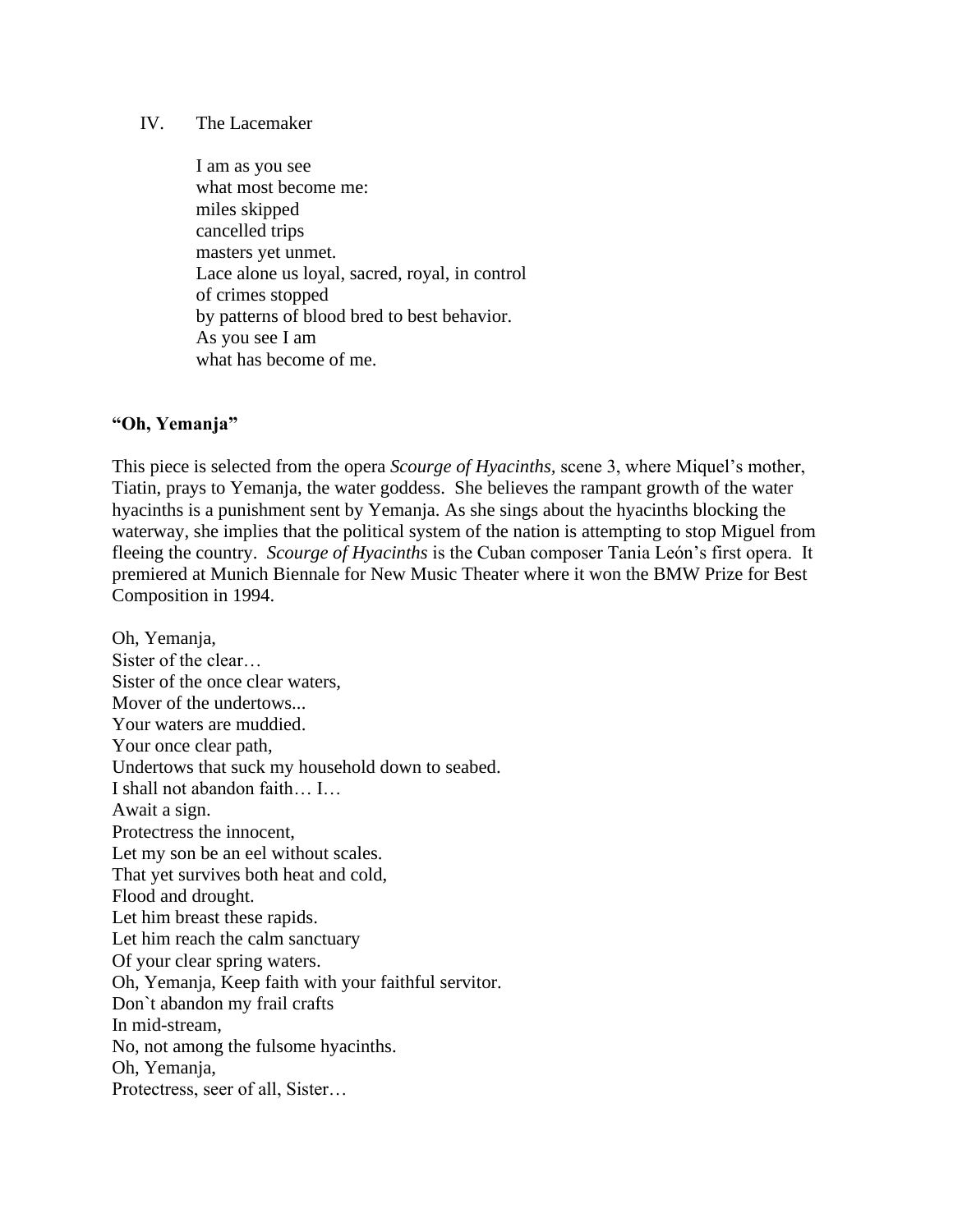## **Élégie (Melodie)**

"Élégie" is from the incidental music that Jules Massenet wrote for his friend Félix Henri Duquesnel's (1832-1915) French play "Les Érinnyes" (The Erinyes) in 1876. This individual piece was published separately for either cello and orchestra (Op.10, no.5) or the song titled "O doux printemps d'autrefois."

Ô doux printemps d'autrefois, vertes saisons, vous avez fui pour toujours! Je ne vois plus le ciel bleu;je n'entends plus les chants joyeux des oiseaux! En emportant mon bonheur, Ô bien aimé, tu t'en es allé! Et c'est en vain que revient le printemps! Oui! Sans retour, avec toi, le gai soleil, les jours riants sont partis! Comme en mon coeur tout est sombre et glacé, tout est flétri pour toujours!

O sweet Spring of yesteryear, green seasons, you have fled forever! I no longer see the blue sky, I no longer hear the joyous songs of the birds! You have fled, my love, and with you has fled my happiness. And it is in vain that the spring returns! For along with you, the cheerful sun, the laughing days have gone! As my heart is dark and frozen, so all is withered forevermore!

*Translated by Richard Stroke*